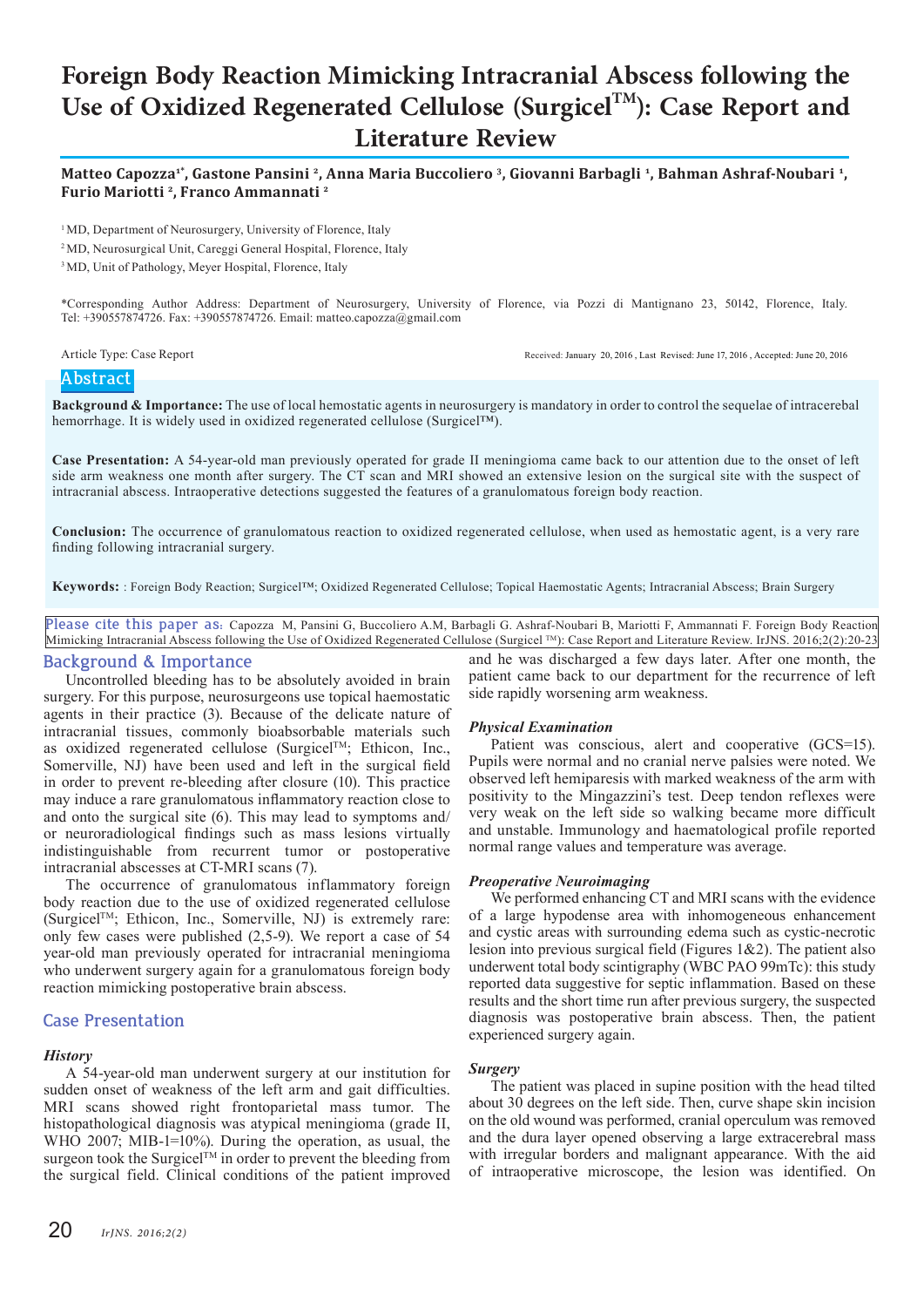

**Figure 1. Pre-operative Enhanced CT Scan Showing in the Previous Surgical Field a Large Hypodense Area with Surrounding Edema**

intraoperative ultrasonographic guide, cystic areas were repeatedly punctured with Cushing's needle: we did not notice any leakage of liquid material. Then, the lesion was carefully isolated from surrounding brain tissue and removed with en-bloc technique, preserving nervous structures. Specimen appeared stiff, hard and parenchymatous. Hemostasis was appropriate and obtained without using Surgicel<sup>TM</sup> in order to prevent postoperative hemorrhage.

## *Post-operative Course*

Following surgery, the patient experienced fast relief and his neurologic status started improving gradually. At the 2 months follow-up, he was completely asymptomatic. Serial postoperative CT scans showed total removal of the lesion without recurrence (Figure 3).



**Figure 3. Post-operative CT Scan Showing Total Removal of the Lesion without Recurrence**



**Figure 2. Pre-operative Gadolinium Enhanced T1-weighted MR Im**in Homogeneous Enhancement with Cystic Are**as such as Cystic-necrotic Lesion and Surrounding Edema in the Previous Surgical Field (Left): Axial Scan; (Right): Coronal Scan.** 

#### *Pathologic Findings*

Histopathological findings revealed foreign body granulomas but did not show any evidence of recurrent meningioma. In detail, the microscopic examination showed a rich inflammatory infiltrate represented by multinucleated giant cells associated with residues of surgicel, foam cells, lymphocytes and polymorphonucleate. Moreover, micro-hemorrhagic phenomena, occasional hemosiderin deposits and calcifications were also present (Figure 4).

## **Discussion**

#### *Literature Review and Analysis of Patients*

From a comprehensive review of the literature, we found only 11 cases of foreign body reaction related to Surgicel™ as haemostatic agent following neurosurgical procedures (Table 1). On the table mentioned above, are summed a worldwide literature review of intracranial foreign body reaction mimicking recurrent tumor or post-operative abscess due to previous use of oxidized regenerated cellulose (Surgicel™). We reviewed literature since 1989 and excluded all cases of foreign body reaction after surgery where other local haemostatic agents were used. Thus, our inclusion criteria encompassed only patients where local haemostasis of the surgical field had been obtained by use of oxidized regenerated cellulose left in situ. Case reports where surgical hemostasis were obtained by use of local agents such as Gelfoam, cotton, acrylate monomer, rayon, Avitene and other materials were excluded from our literature review. We could observe that the occurrence of a granulomatous reaction after using oxidized regenerated cellulose usually required to achieve adequate hemostasis in brain surgery is very rare. The first three cases of foreign body reaction after using oxidized regenerated cellulose were published back in 1989 (6). Since then, only 12 cases (including patient reported in this work) were found. The review considered 8 males (66.66%) and 4 females (33.33%) with an age range from 3 to 65 years old, and mean age of 40.58. Among all, we considered 2 three-year-old children (16.66%). Patients included in this review underwent surgery first time for intracranial meningioma removal in 7 cases (58.33%) (2,5,6,9), intracranial aneurysm clipping in 1 case (8.33%) (6), inferior vermis medulloblastoma in 1 case (8.33%) (7), AVM+parietal PNET in 1 case (8.33%) (7), gliosarcoma in 1 case (8.33%) and tanycityc ependymoma in the other 1 case (8.33%) (8).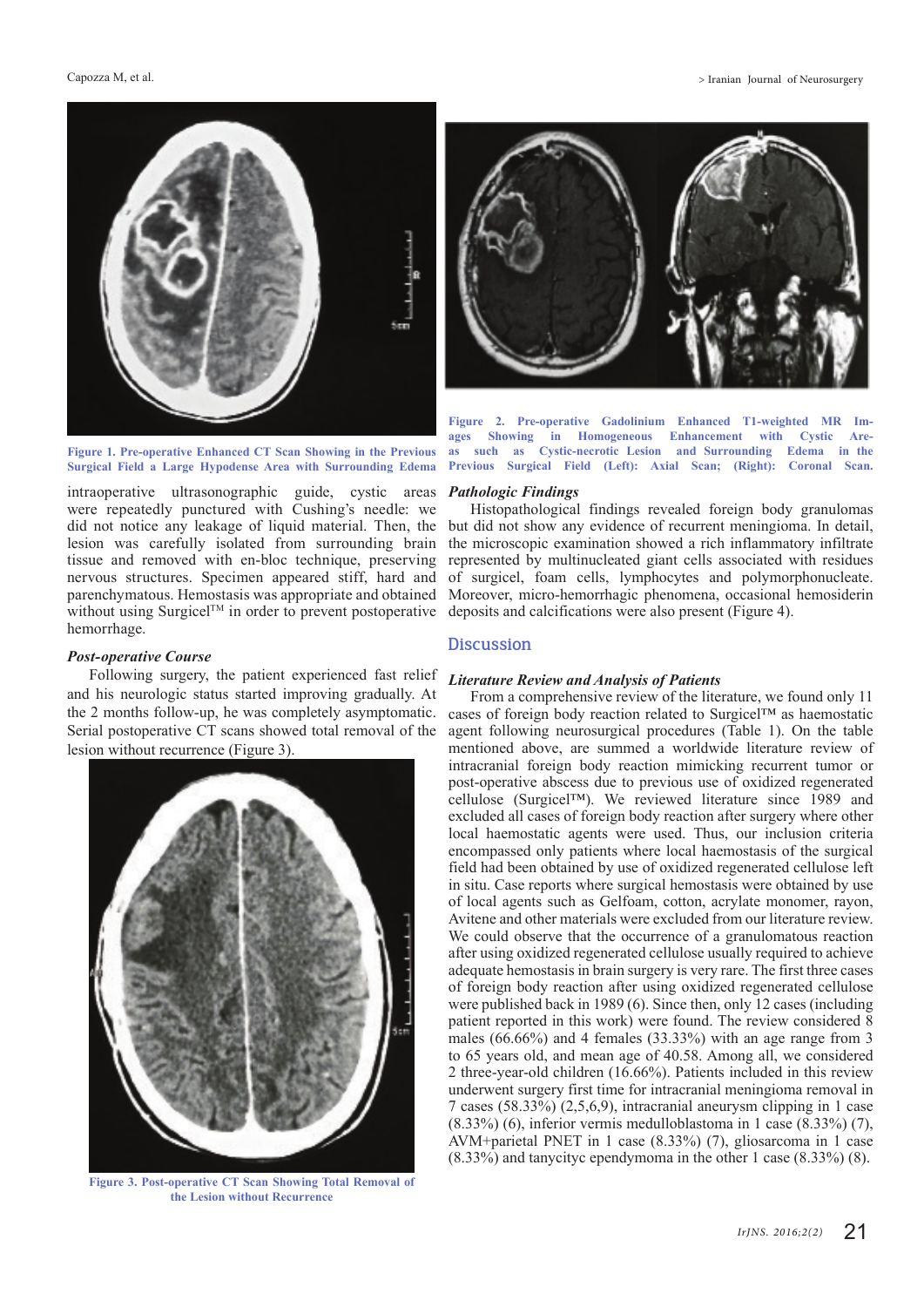

**Figure 4. Histopathological Examination. Photomicrographs of Resected Material Showing a Granulomatous Foreign Body Reaction. Original Magnification x200. Hematoxylin Eosin (Left): Photomicrograph Showing Foreign Body–type Multinucleated Giant Cells Engulfing Foreign Material, Surrounded by Histiocytes, Eosinophils, Lymphocytes, and Plasma Cells; (Right): Histological Section Showing Granular Aggregation around an Acellular Foreign Body.**

## *Surgical Considerations*

Adequate hemostasis is an important and indispensable element of cranial surgery. For this purpose, Surgicel™ and other similar materials are currently available on the market. Bjorenson et al. and Spiller et al. focused on the effect of absorbable topical haemostatic agents on the relaxation of time blood on in vitro study (1,10), emphasizing that even if Surgicel™ is the most widely used in neurosurgery, it can develop local inflammation presumably due to its acidity (1,2,4). Furthermore, oxidized regenerated cellulose, affecting the  $1/T<sub>1</sub>$  of blood, is likely to alter post-operative MR images, causing misinterpretations. This aspect, in fact, was evaluated by Young et al. showing how oxidized regenerated cellulose could mimic on postoperative CT scans of an abscess (11). Ereth et al. evaluated the comparative safety and efficacy of Arista, Surgicel, Floseal and Avitene with positive and negative controls in a rat neurosurgical model (3). This study found that different hemostatic materials were similar in their effects in order to consider safety and efficacy, but pointed out differences comparing the inflammation observed histologically. In fact, while Avitene and Floseal showed a propensity to form granulomas, no evidence of granuloma formation or foreign body reaction associated with Arista and Surgicel exists. Nowadays, as a bioabsorbable material, Surgicel™ is the most

widely used hemostatic agent in neurosurgery. Indeed, proper availment of this material should be provided only in case of bleeding, whereas its removal can cause re-bleeding anyway. For this reason, Surgicel™ in daily practice is commonly left in place, especially after the removal of bulky lesions such as intracranial meningiomas, which can cause hemorrhagic infarction of surrounding tissues. Nevertheless, oxidized regenerated cellulose is used in all craniotomies at our institution and intentionally left in place in most cases to prevent the potentially disastrous consequences of postoperative intracranial hemorrhage. This is first and unique case we have reported on such an inflammatory reaction so far.

## **Conclusion**

The use of oxidized regenerated cellulose (Surgicel™) as bioabsorbable topical hemostatic agent in intracranial surgery should still continue to be considered absolutely safe and effectiveness. The potential risk of postoperative intracranial hemorrhages especially after large tumor masses removal such as meningiomas leads the surgeon to left in place this hemostatic material with its progressive resorption and regular postoperative course. Although rare, foreign body granuloma should be included in the differential diagnosis with abscess or tumor recurrence,